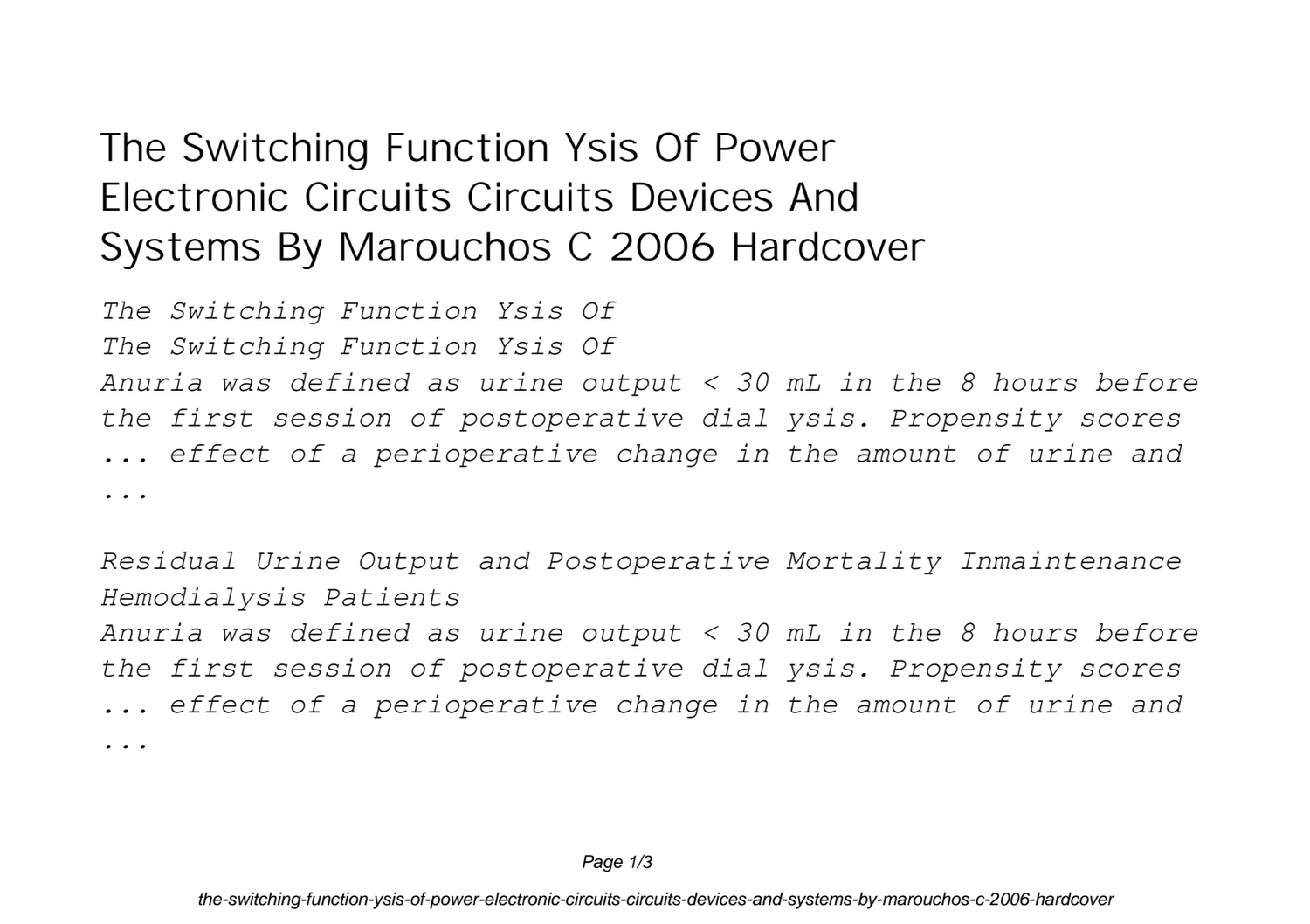## **The Switching Function Ysis Of**

Anuria was defined as urine output < 30 mL in the 8 hours before the first session of postoperative dial ysis. Propensity scores ... effect of a perioperative change in the amount of urine and ...

## **Residual Urine Output and Postoperative Mortality Inmaintenance Hemodialysis Patients**

Anuria was defined as urine output < 30 mL in the 8 hours before the first session of postoperative dial ysis. Propensity scores ... effect of a perioperative change in the amount of urine and ...

## **Residual Urine Output and Postoperative Mortality Inmaintenance Hemodialysis Patients**

Page 2/3

the-switching-function-ysis-of-power-electronic-circuits-circuits-devices-and-systems-by-marouchos-c-2006-hardcover